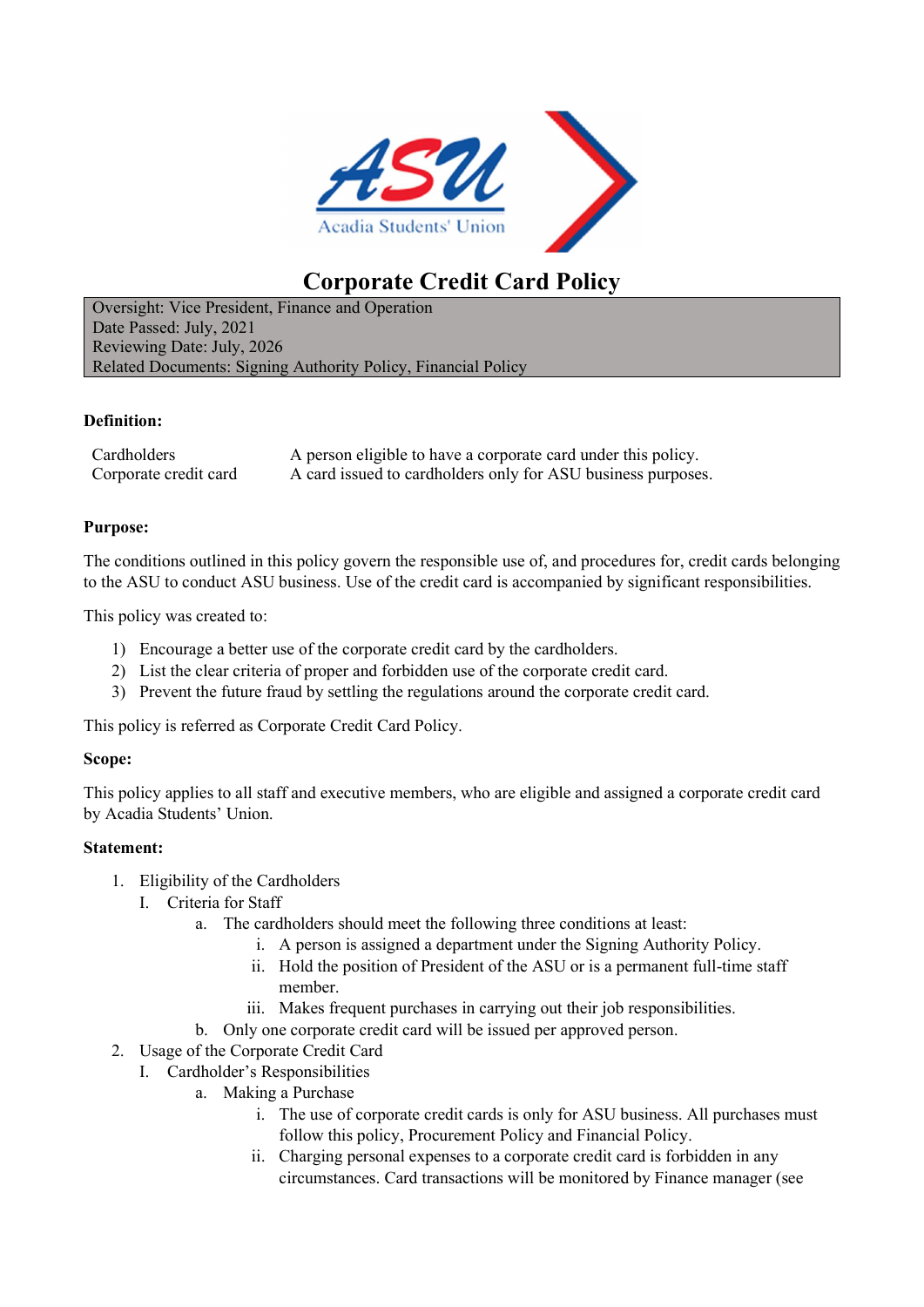Section 4).

- b. PIN and Card
	- i. The cardholders should keep the PIN and card itself safe.
- c. The cardholders are required to have and retain their original itemized receipts of purchases. If there are any other support documents, cardholders are required to retain those documents as well.
- d. The cardholders must provide further information when requested by the Finance Office.
- II. Supervisory Responsibilities
	- a. Authorization
		- i. General Manager and Vice President Finance and Operation will approve monthly payments through signing the reconciliation template. (See Section 4 about Reconciliation.)
- III. "Points"
	- a. The cardholders are strictly prohibited to use "points" or "rewards" accrued from the corporate credit card's use, for personal purchases. Any "points" or "rewards" that are accumulated will be used for approved ASU purchases only.
	- b. General Manager and President shall agree on the way of using "points" or "rewards" at any time.
- IV. Limits of Payment

Each corporate credit card shall be limited to a maximum expenditure as pre-determined by the General Manager for business expenditures.

- a. The expenditure should not be exceeded from the pre-determined limits by the General Manager. (See Appendix. A)
- 3. Loss of the Corporate Credit Card
	- I. Renewal of the Corporate Credit Card
		- a. Expiration
			- i. If the corporate credit card is going to expire, the cardholders shall put in a request through General Manager to the corporate bank, before the card's expiration.
	- II. Cancellation of the Corporate Credit Card
		- a. If the cardholders lost their corporate credit card, they are required to report to their supervisor and the corporate bank immediately. They are also required to freeze the corporate credit card.
	- III. Failure to comply with the conditions set forth in this policy can result in one or more of the following actions:
		- a. Ineligibility to have the corporate credit card, meaning loss of corporate credit card access.
		- b. Suspension of use for the corporate credit card for three (3) months.
		- c. Repayment of ineligible expense to the ASU by the individual.
- 4. Corporate Credit Card Compliance
	- I. Reporting Structure
		- a. The Finance Office is reviewing the Monthly Template filled out and submitted by the cardholders. If there is any potential fraud or suspicious transactions, the Finance Office can request further detailed information from the cardholders.
		- b. If there is any irregular or suspicious transactions, the Finance Manager is allowed to bring attentions to General Manager and Vice President, Finance and Operation.
		- c. If a potential issue was not resolved by the collected information from cardholders, the Finance Manager is required to discuss with the General Manager about the further actions.
		- II. Reconciliation
			- a. The cardholders are required to reconcile their own monthly statement from the bank to